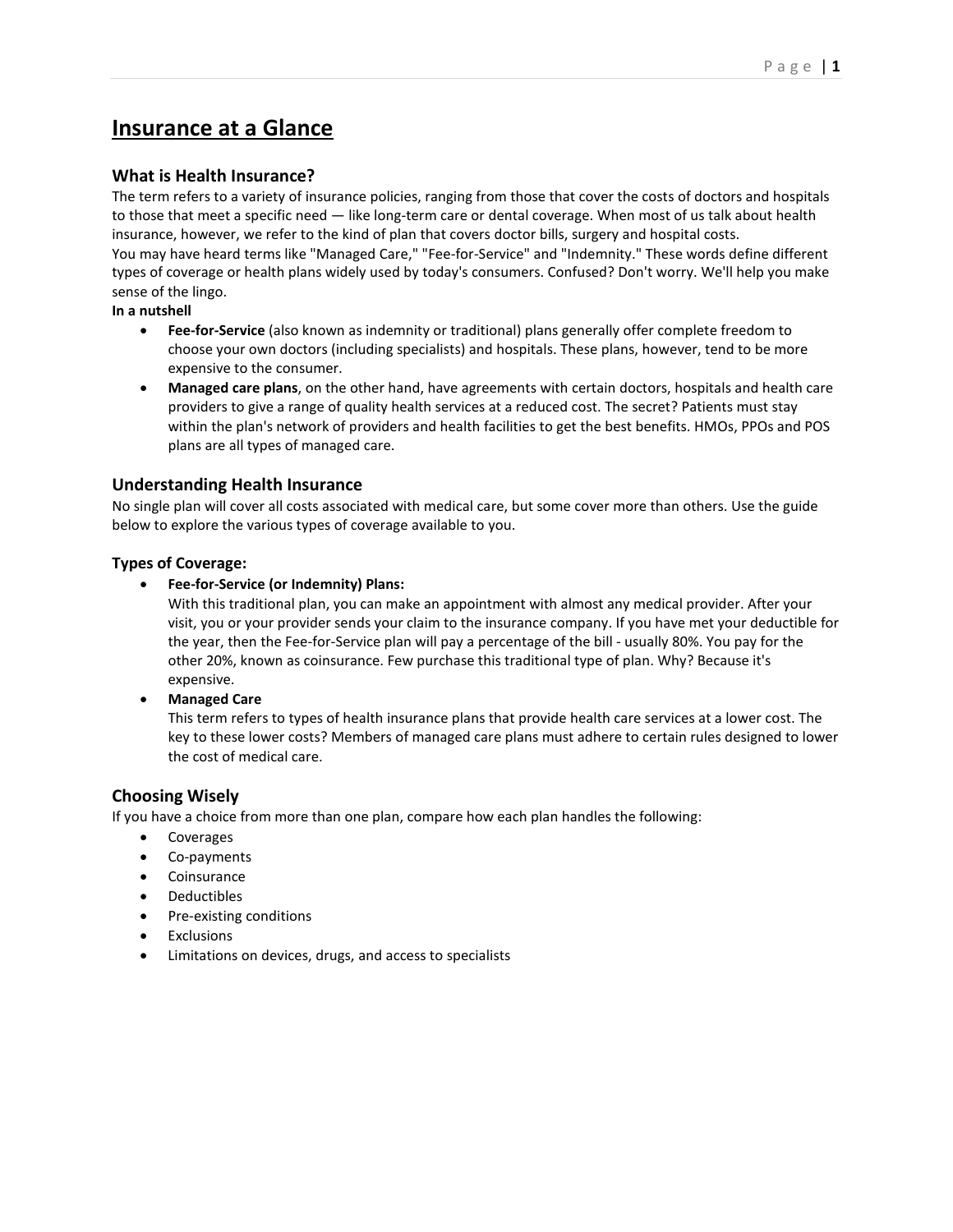# **A Closer Look**

Take a closer look at how various plans operate in normal practice

# **Fee-for-Service**

Under a typical Fee-for-Service plan, the doctor or hospital will be paid a fee for each service rendered to the patient. In other words: You go to the doctor or hospital of your choice and you (or your doctor or hospital) submit a claim to your insurance company for reimbursement. You will only receive reimbursement for the "covered" medical expenses listed in your policy.

### **More about reimbursement**

When a service is covered under your policy guidelines, you will be reimbursed for some - but rarely all – of the cost. How much you get depends on the specific policy provisions, on coinsurance and on deductibles.

#### **How does it work?**

The portion of the covered medical expenses you pay is called "coinsurance." There are some deviations, but usually Fee-for-Service plans reimburse doctor bills at 80% if "reasonable and customary charges" – in other words, the prevailing cost of a medical service in any given geographic area. Who pays the other 20%? You do, that amount is your coinsurance.

- What if charges are higher than "reasonable and customary"?
	- $\circ$  If you are covered by a Fee-for-Service plan and your medical provider charges more than the reasonable and customary fee, you will have to pay the difference.
- What about hospitalization?
	- o Some Fee-for-service plans pay hospital expenses in full. Most, however, reimburse at the 80% level as described above. Read your policy carefully

#### **All about deductibles**

A deductible refers to the amount of covered expenses you must pay each year before the insurer starts to reimburse you.

Deductibles vary. A typical deductible is \$250 per person, but it can be lower or much higher. As a rule, the higher the deductible, the lower the premiums.

Premiums are the monthly or quarterly payments paid for insurance. They do not count toward the deductible amount.

#### **A few things to keep in mind about Fee-for-Service plans:**

- Fee-for-Service policies typically have an out-of-pocket maximum. This means that once your covered expenses reach a certain amount in a given calendar year, the reasonable and customary fee for covered benefits will be paid in full by the insurer. If your provider bills you more than the reasonable and customary charge, however, you may still have to pay a portion of the bill.
- You may have lifetime limits on the benefits paid under your Fee-for-Service policy. Look for a policy whose lifetime limit is at least \$1 million. One major illness or extended hospital stay could easily use up a smaller lifetime limit, and nothing is worse for your healthy recovery than worrying about medical bills**.**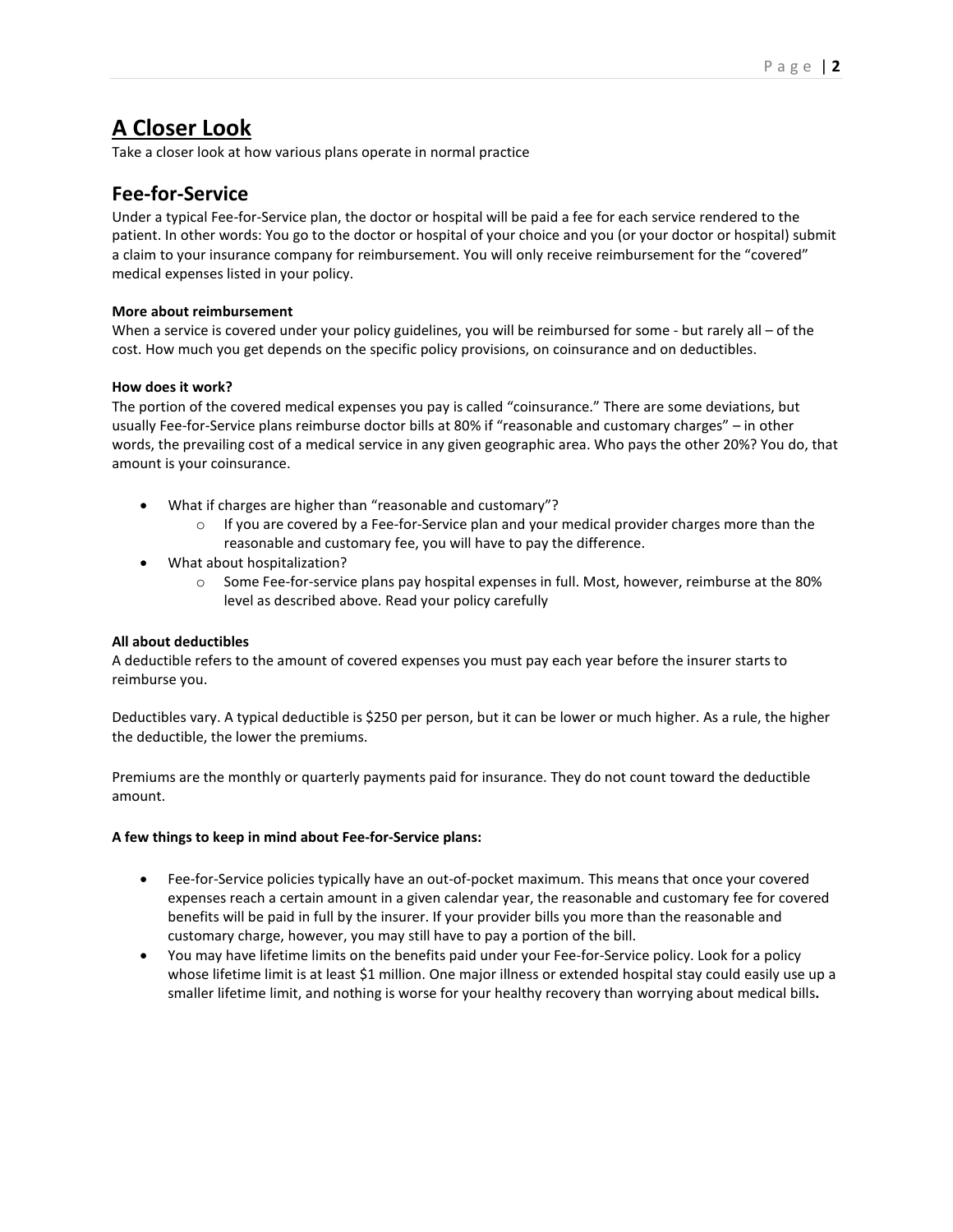# **Managed Care**

The term "managed care" has become a buzzword – and not everyone knows what it means. Simply stated, managed care refers to the health care insurance plans designed to provide care at the lowest possible cost. In order to make coverage affordable, managed care plans require that patients follow certain rules. **Types of Managed Care**

- Preferred Provider Organizations (PPOs)
- Health Maintenance Organization (HMOs)
- Point-of-Service (POS) plans

# **Preferred Provider Organization (PPO)**

This plan type closely resembles a Fee-for-Service plan. A PPO has arrangements with a network of doctors, hospitals and other providers who have agreed to accept lower fees from the insurer for their services. As a result, your cost sharing should be lower than if your go outside of the network. In addition to the PPO doctors making referrals, plan members can refer themselves to other doctors, including ones outside the plan. This makes it a best-of-both-worlds option for many patients: lower costs in the network, but flexibility to leave the network if necessary.

If you go to a doctor within the PPO network, you will probably pay a copay. Your coinsurance will be based on lower charges for PPO members.

If you choose to go outside the network, you will have to meet the deductible and pay coinsurance based on higher charges. You might also have to pay the difference between what the provider charges and what the plan will pay.

### **Health Maintenance Organizations (or HMOs)**

With an HMO, you receive a range of health benefits for a set fee. Generally, there are no deductibles - and most plans require a small copay per office visit (around \$10-\$25). Some require no payment when you visit doctors. You must also choose a primary care physician from the plan's list. This doctor then becomes the "gatekeeper" for all of your medical needs. This is the doctor you call or see when you are sick, and when necessary, he or she will refer you to a specialist or other providers within the HMO network. With most HMOs you will not receive benefits if you go out-of-network, except for emergency care.

HMOs generally provide preventative care like annual check-up, flu shots, hearing tests, etc., at lower out-ofpocket costs to you. This makes them preferred for many people who don't want to pay huge fees for an annual physical, a cholesterol check or other necessary tests.

### **Types of HMOs**

- **Staff Model HMO** A form of HMO in which doctors are employees of the HMO and visits are at a central medical facility.
- **Individual Practice Associations (IPAs**) The HMO contracts with outside physician groups or individual doctors who have private practices. This means the HMO network will include doctors in various locations rather than only at a central facility.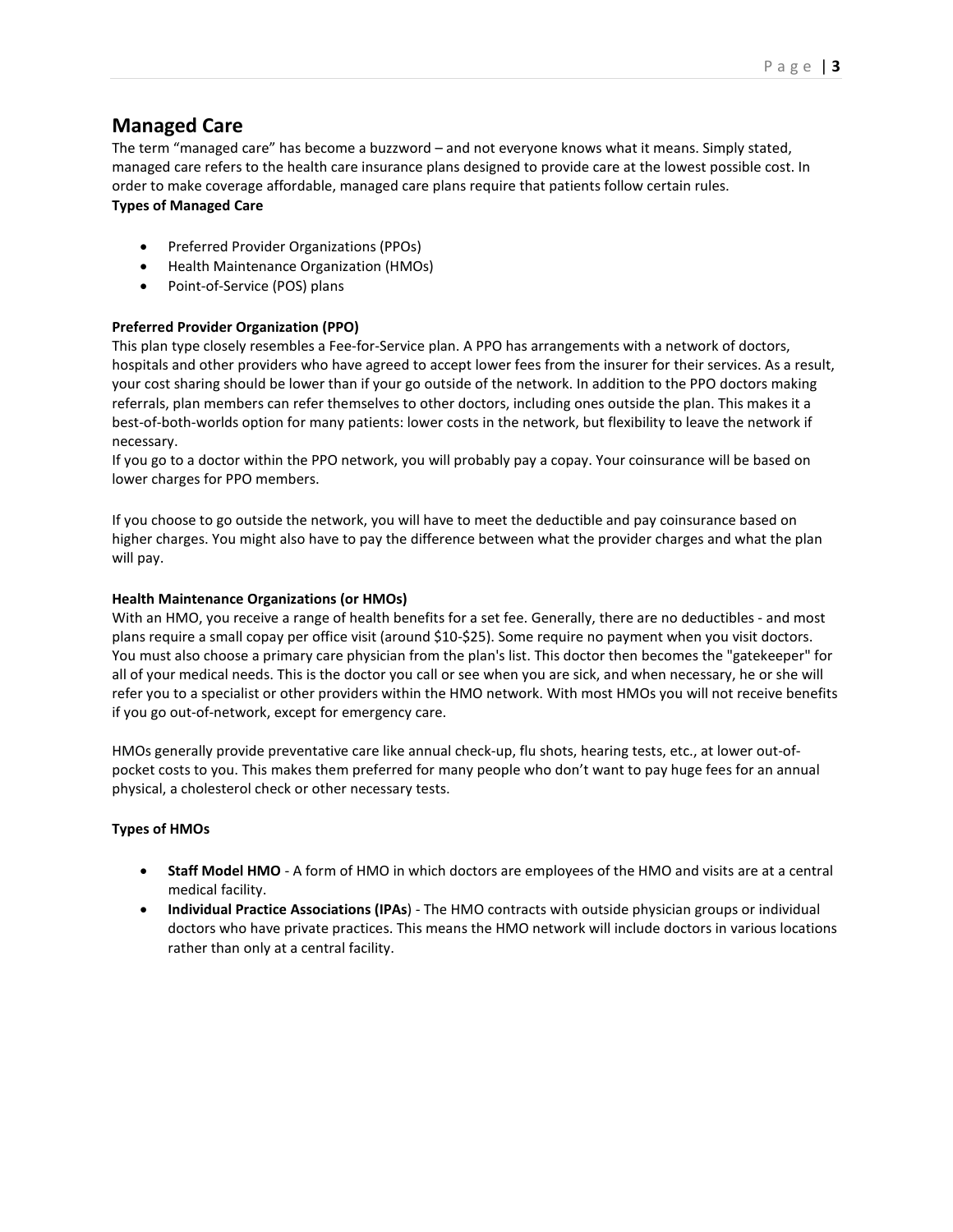#### **Point of Service (POS)**

A hybrid of the HMO and PPO is known as a POS plan. Like a standard HMO, your primary care doctor makes referrals to other providers within the plan. However if you choose to see a physician outside of the network without consulting your primary care doctor, the POS plan will still pay a predetermined amount of the bill, while your share of the bill will be higher than if you stay in-network. These plans usually cost more in monthly premiums, but they give you the flexibility to call any doctor - within the plan or not.

### **HMOs & Primary Care Physicians - A partnership with your doctor**

An HMO will typically provide you with a list of physicians. From that list, you choose a "primary care physician." This doctor will serve as your chief medical officer. He or she will coordinate your care, see you when you are sick, and make any decisions about whether you should see a specialist.

What kind of doctors are primary care physicians? Usually, they fall into one of the following specialties:

# • **Family practice doctors or general practitioners**

o These doctors are trained to diagnose and treat a variety of health conditions. If you are young and in good health, a general practitioner is your best bet. Many HMO members select the same general practitioner for their entire family.

### • **Internists**

- $\circ$  Specializing in internal medicine, these physicians are trained to treat health conditions like diabetes and cardiovascular disease. If you are managing high blood pressure, heart disease, or diabetes, an internist is a wise choice
- **Pediatricians**
	- o The doctors only treat children, usually under the age of 12.
- **OB/GYN**
	- $\circ$  Some plans allow women of childbearing age to select an OB/GYN as their primary care physician
- **Other types of doctors**
	- $\circ$  Some plans may allow a specialist to be selected as a primary care physician. For example, a diabetic may elect to have an endocrinologist (in the HMO plan) as his primary care physician.

How do you pick a primary care physician? Most HMOs only offer a list of doctors' name. How can you find out more about them?

- If you know others in the plan, ask for recommendations.
- Make appointments to meet with your doctors in your area to find one who is right for you.
- If the plan's doctors are located in the same facility, ask the staff nurse for recommendations.
- Some ratings and reviews of offices and physicians can be found online.

### **Fee-for-Service vs. Managed Care**

While Fee-for Service and managed care plans are different, the difference can get a little fuzzy. Many managed care plans now contain Fee-for-Service elements. Conversely, almost all Fee-for-Service plans apply managed care techniques to contain costs and guarantee suitable patient care. Be sure to read the different plan descriptions carefully.

### **Utilization Review**

Utilization review is a fancy term for the process used by plans to determine whether a specific medical or surgical service is appropriate or medically warranted.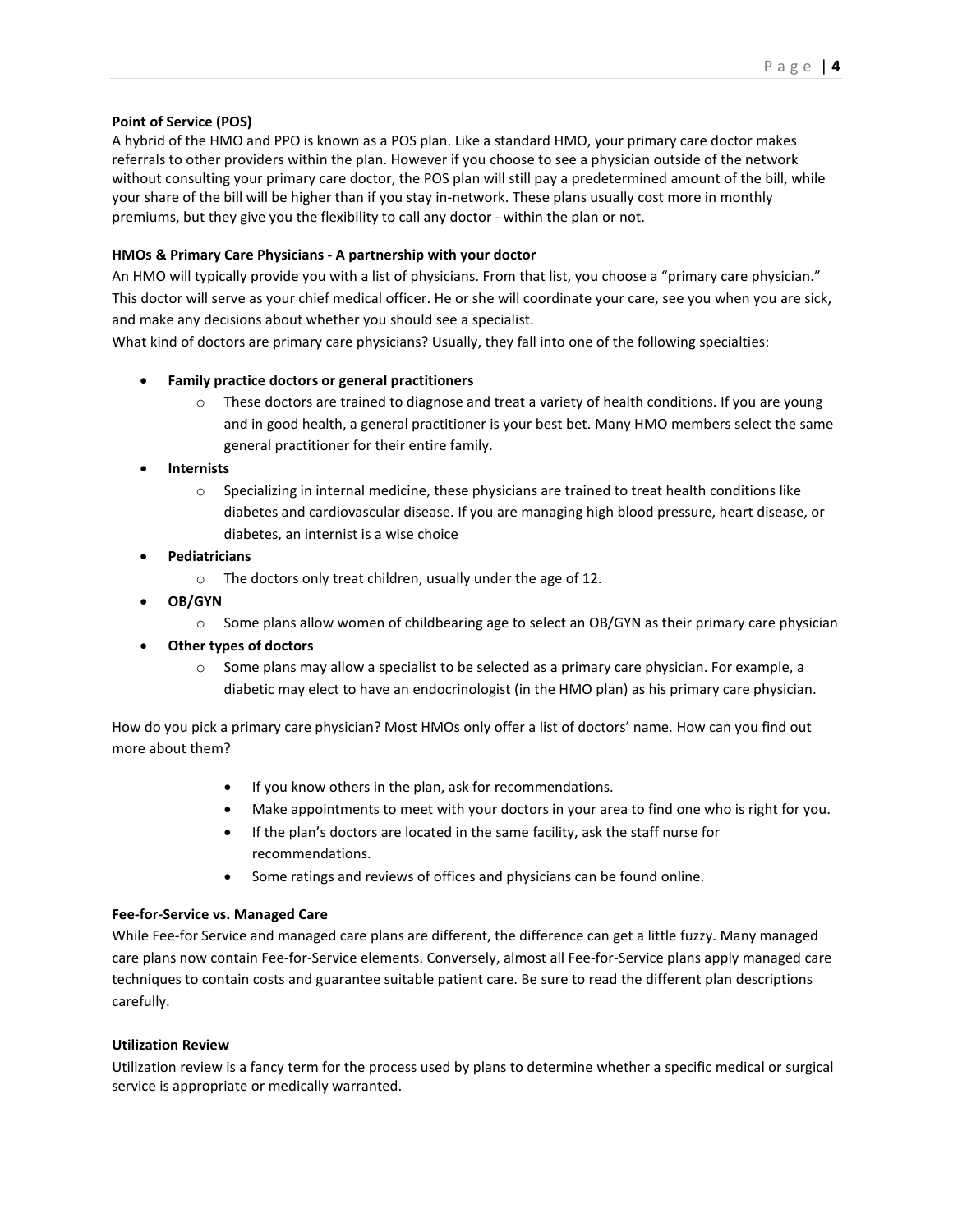# **Other Types of Coverage**

#### **Hospital-surgical policies**

Also known as "basic" health insurance policies, these plans provide benefits when you have a specified condition that requires hospitalization. Benefits usually include room and board and other hospital services; surgery; physicians' non-surgical services performed in the hospital; and diagnostic X-ray and lab expenses, as well as room and board in an extended care facility. Some policies contain a small deductible, but most provide "first-dollar" coverage. These policies are NOT a substitute for broad medical coverage, because the benefits are limited in amount and relegated to specific illnesses. This type of policy may not be available in all areas.

The majority of hospital-surgical policies do not cover lengthy hospitalization and costly medical care. If you find that up need these types of service, you may rack up huge medical bills unless you have other insurance.

#### **Catastrophic Coverage**

This type of policy pays hospital and medical expenses above a certain deductible and provides additional protection if you have either a hospital-surgical policy or a comprehensive policy with a lower-than-adequate lifetime limit. Catastrophic plans usually have extremely high deductibles -- \$10,000 and beyond - and a maximum lifetime limit that may be high enough to cover the costs of major catastrophic illness. The bad news is, you foot the first \$15,000 of a disastrous illness. The good news is you may save yourself from owing the millions in medical bills you would accumulate without any insurance. These policies are NOT a substitute for broad medical coverage because the benefits are limited in amount and relegated to specific illnesses. This type of policy may not be available in all areas.

#### **Specified or dread-disease policies**

These policies provide benefits only if you get the specified disease or group of diseases named in the policy. These policies are NOT a substitute for broad medical coverage because the benefits are limited in amount and relegated to specific illnesses. This type of policy may not be available in all areas.

### **Hospital Indemnity Insurance**

This type of policy pays you a specified amount of cash benefits for each day you are hospitalized, up to a designated number of days. These cash benefits are paid directly to you, and can be used for any purpose you choose. This is useful for meeting out-of-pocket expenses not covered by the other insurance. Some contain limitations on pre-existing medical conditions that you may have had before your insurance takes effect. Others contain an elimination period, which means that benefits will not be paid until after you have been hospitalized for a specified number of days. These policies are NOT a substitute for broad medical coverage because the benefits are limited in amount and relegated to specific illnesses. This type of policy may not be available in all areas.

#### **Long-term Care Policies**

These plans cover the medical care, nursing care and certain in-home care that you might need if you ever are unable to care for yourself due to an extended illness or disability. Most long-term care policies pay a fixed dollar amount, typically from \$40 to \$200 a day, for each day you receive covered care in a nursing home. The daily benefit for at-home care is usually half the benefit of nursing home care.

Keep in mind that some state insurance departments may require a face-to-face meeting with an agent who has received special certification to sell individual long-term care plans.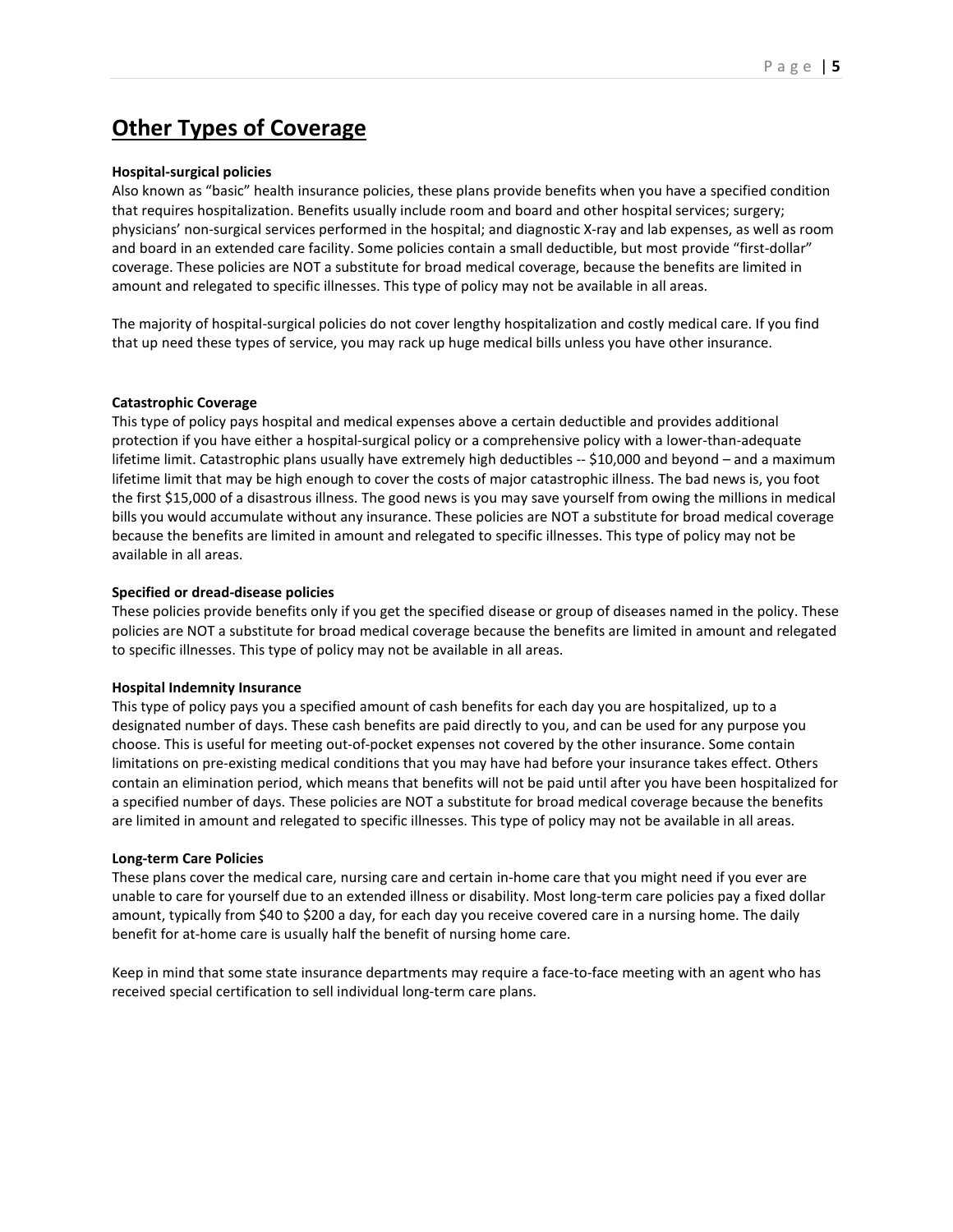#### **Dental Insurance**

Paying out-of-pocket for yearly dental checkups probably won't break your bank. But what happens if you need more serious dental work? A root canal or crown can easily cost over \$1000. Some health insurance plans include dental coverage as part of your benefits package. If not, you have the option of purchasing separate dental insurance. Dental indemnity or Fee-For-Service plans allow plan participants to visit any credentialed dentist or dental specialist they wish. The participant pays the dentist at the time of service and gets reimbursed according to the plan's coverage. This is the plan for those who enjoy the freedom of provider selection and don't mind a higher monthly premium and greater out-of-pocket expense. Dental Maintenance Organization (DMO) plans require members to seek all services through their assigned dentist. These affordable plans offer preventive services at little or no cost to the member. (The plans differ in premium and copay levels.) Dental PPO (Preferred Provider Organization) plans offer patients the choice of an indemnity plan and the affordability of a managed care plan.

#### **Vision Insurance**

Vision coverage also might be included in a health insurance benefits package. If not, it may be purchased separately -- and is usually provided in the form of a Vision Maintenance Organization (VMO) or PPO network. Coverage generally includes yearly eye exams and a percentage of the cost of eyeglasses and contact lenses. Some plans cover all or a part of the cost of laser corrective surgery as well.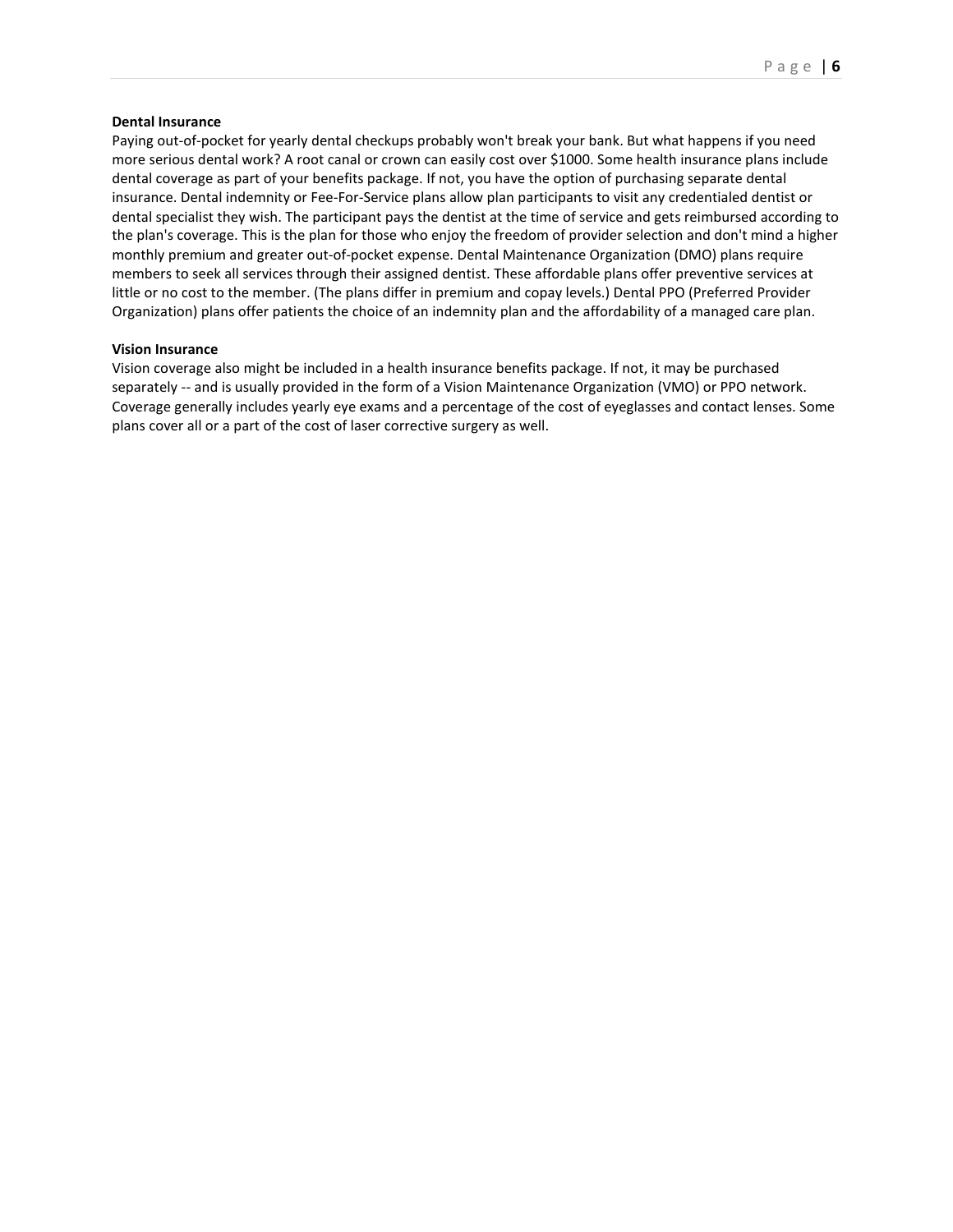# **Limitations**

### **What's Not Covered?**

This section does not address StudentResources Ltd. policies specifically (each one of these has its own list of exclusions and limitations). However, this is a generic overview of items typically not covered.

Remember, HMO benefits are generally more comprehensive than those of traditional Fee-for-Service plans. No health plan, however, will cover every single medical expense. Here are some common exclusions in coverage:

- No matter how much you want that nose job, very few plans will cover it -- or any other elective cosmetic surgery, for that matter. Exceptions occur when the procedure is needed to correct damage caused by accidental injury, but check your plan to make sure!
- Some Fee-for-Service plans do not cover routine medical checkups. Women should take careful note of which plans cover annual gynecological exams -- pap smears and mammograms, for example.
- Women should also note that some individual plans will cover complications of pregnancy but won't cover normal pregnancy or childbirth.
- Want to try acupuncture for your hypertension? Your plan might not cover it. Procedures that are considered experimental or non-traditional are usually not covered.
- Believe it or not, mental health coverage is not offered in many health plans. Others offer limited coverage for acute conditions only.
- Procedures the health plan determines are not medically necessary.

### **Other exclusions**

Insurers will definitely not pay duplicate benefits. You and your spouse may be covered under different health insurance plans, but under what is called a "coordination of benefits" provision, the total you can receive under both plans for a covered medical expense can never exceed 100% of the allowable cost. So while you won't be able to pull a fast one, you can be rest assured that this provision benefits everyone in the long run. How? By helping to keep overall insurance costs down.